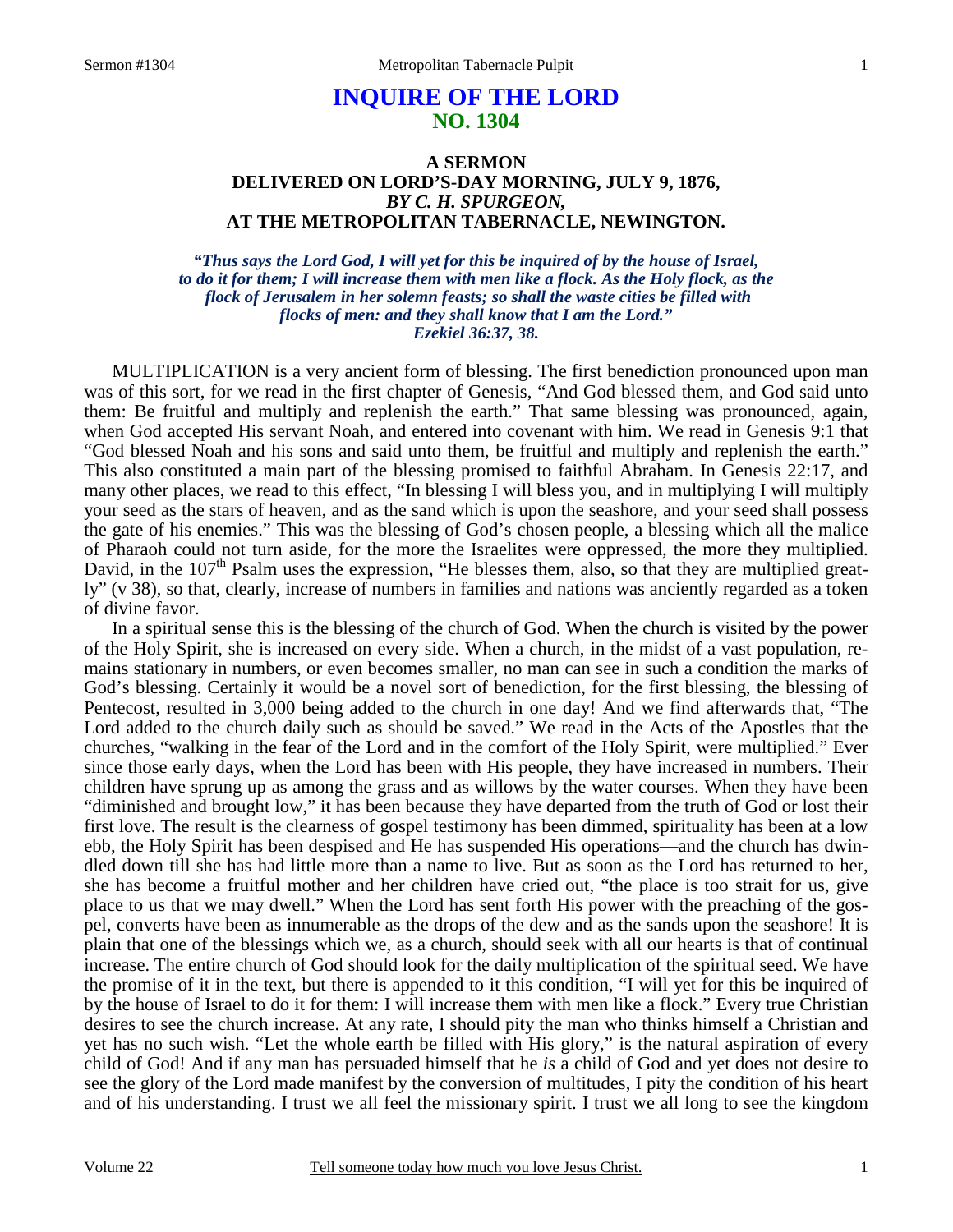of the Lord come and to see the converts in Zion multiplied. But God has appended to the granting of our desire that we should *pray* for it—we must plead and inquire—or else the increase will be withheld.

 Why has the Lord thus made prayer the necessary prelude to blessing? He has done so in great *mercy* to our souls. The Lord knows how beneficial it is to us to be much in prayer, and therefore, He makes it easy for us to draw near to Him. He affords us a multitude of reasons for approaching the mercy seat and gives us errands which may be used as arguments for frequent petitioning. When one knocks at a man's door it is a good thing to have some business to do, for then one knocks boldly. If the porter opens and inquires, "Why did you come here?" we can reply, "Good sir, I came on an important errand," and so we are bold to remain at the door. Now, as the Lord loves to commune with His people, He takes care to give them errands upon which they must come to Him. We need never be afraid that we shall be interrogated at the gate of mercy and this stern question put, "What are you doing here?" for we have always some reason for praying! Indeed, every promise is turned into a reason for prayer, because the promise is not to be granted to us till we have pleaded it at the mercy seat!

 Moreover, if I may say so, God has, in mercy, *compelled* us to prayer by making the pleading necessary for the blessing. We must pray! We are unblessed unless we pray, and therefore, our necessities drive us to the mercy seat. Though we may be so low in grace and so unspiritual that we may feel little positive enjoyment, for the moment, in prayer, yet pray we must. A sacred compulsion lies upon us arising from our vast necessities. We thank God, then, that He gives us reasons for coming, yes, lays a stress upon us so that we are compelled to draw near unto Him. Now, let the desire that the church should be increased, which, as I have already said, dwells in the bosom of every child of God, act as a mighty impulse to drive us to earnest, prevailing prayer, for if we are driven to this, the church shall be multiplied exceedingly.

 This is the object of the discourse of this morning. O Spirit of grace and supplications, be now upon us that we may be saturated with the spirit of prayer! I shall thus speak upon the text—*why should we awaken ourselves to the inquiry of which the text speaks*? "For this will I be inquired of." Next, *how should such a duty as this be performed*? The text will afford us a guide. And, thirdly, *on what ground can any Christian be excused from the duty* of uniting with his brothers and sisters in inquiring at the hand of the Lord for a blessing?

**I.** WHY SHOULD WE AWAKEN OURSELVES TO THIS INQUIRY AT THE HANDS OF THE LORD? I do not put this question to you because I think that many of you need instruction as to the necessity for prayer, but because it is good to stir up your pure minds by way of remembrance upon this point. The first reason I shall give is this, because *it is a great privilege to be allowed to inquire at the hands of the Lord*. You will see this very vividly if you turn to the 20<sup>th</sup> chapter of this prophecy, and read the third verse, "Son of man, speak unto the elders of Israel, and say unto them, Thus says the Lord God, Are you come to inquire of Me? As I live, says the Lord God, I will not be inquired of by you." Look again at the  $31<sup>st</sup>$  verse of the same chapter, "For when you offer your gifts, when you make your sons to pass through the fire, you pollute yourselves with all your idols, even unto this day: and shall I be inquired of by you, O house of Israel? As I live, says the Lord God, I will not be inquired of by you." What a solemn curse, to be denied an audience with God! How terrible a punishment it is when God shuts the gates of prayer and declares, "I will not be inquired of by you: when you spread forth your hands I will hide My face from you; yes, when you make many prayers I will not hear." A people may get into such a condition of sin, such a willful state of alienation from God, and disobedience to His commands, that He may say, "I will not be inquired of by you." Now, suppose for a moment that it were my painful duty to stand here and say, "Brothers and sisters, it is of no use our praying. The mercy seat has been abolished! God, in His anger, has bid the Mediator lay aside His office, and supplication is no longer to be heard." What wringing of hands, what weeping of hearts as well as eyes if it were, indeed, true that prayer was denied to the people of God! It was a fair token for good when Ezekiel was bid to say that God had now taken away the curse from His people. And though He had said earlier, "I will not be inquired of by you," yet now, under the covenant of grace, having forgiven their sins, He mercifully proclaimed, "Thus says the Lord, For this will I be inquired of by the house of Israel to do it for them." As you would be struck with horror if you were forbidden to pray, so I beseech you use the privilege of prayer while you may. If only some half dozen men had permission to speak into the ear of God, how you would venerate them! How you would wish to be one of their number! If a small chosen band were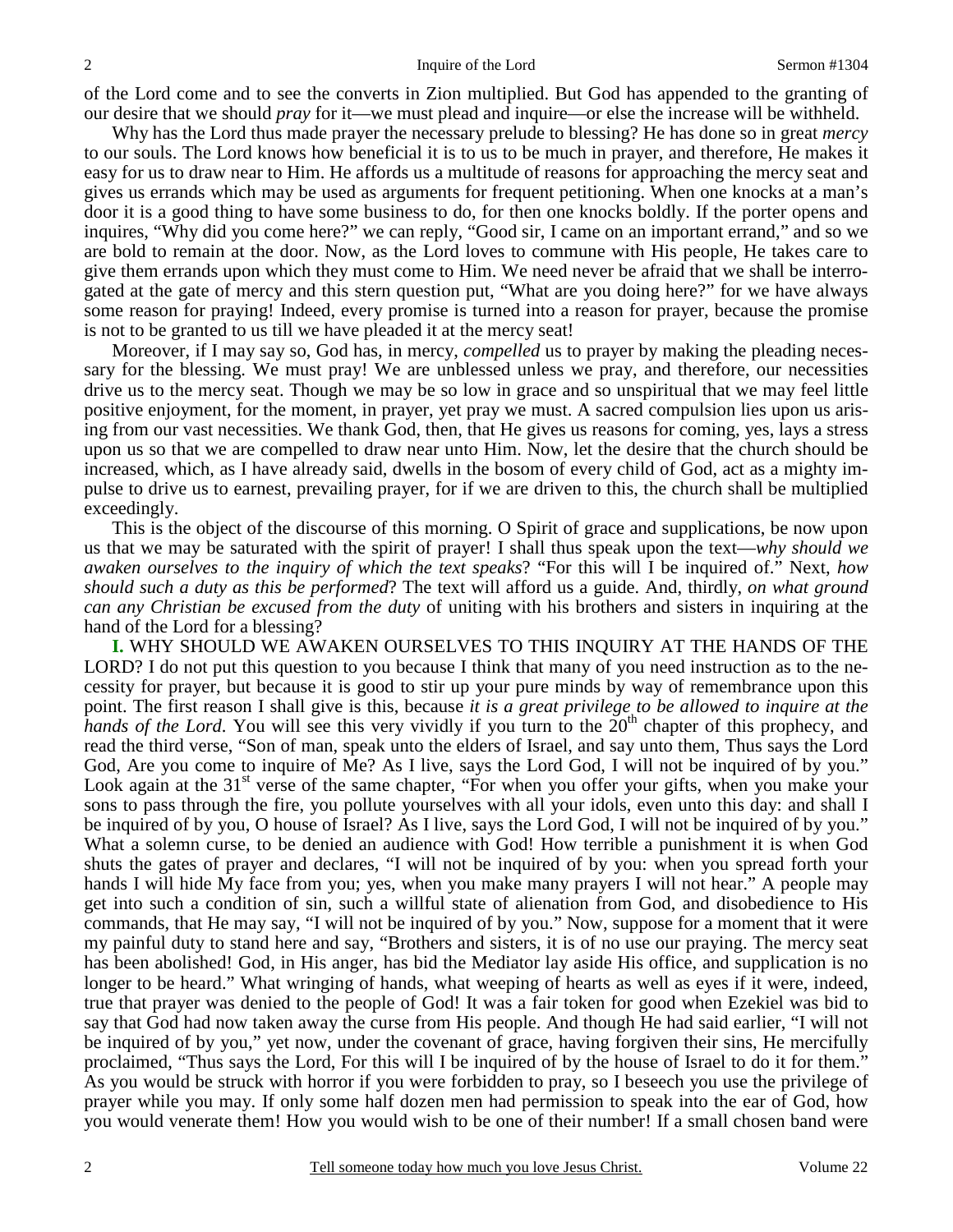#### Sermon #1304 Inquire of the Lord

set apart who, alone, might ask in faith—and to whom, alone, the promise would be fulfilled, "Ask what you will and it shall be done unto you"—how would you envy them their high privilege! Since, then, at this time you are *all*, if you are the people of God, made to be a royal priesthood and the mercy seat is open to every believer, take care that you do not despise your birthright. To each one of you the promise is given, "He that seeks finds, and to him that knocks it shall be opened." Is not this sufficient reason why we should awake ourselves to use the privilege which the Lord accords us?

 Secondly, *prayer is also to be looked upon as a precious gift of the Spirit of God as well as a great privilege*. Wherever the spirit of prayer exists, it is worked in the heart by the Holy Spirit Himself. And when the text says, "For this will I be inquired of," it is a promise that men *shall* inquire! It is by virtue of covenant promises and covenant grace that men are made to pray, for the Lord has said, "I will pour out upon the house of David, and upon the inhabitants of Jerusalem, the spirit of grace and of supplications." Every child of God who understands anything knows that real prayer is "the breath of God in man returning from where it came." It first comes *from* God, and then it goes back to God. The Spirit knows what the mind of God is and He writes the mind of God upon our mind. And thus the desire of the believer is the transcript of the decree of God, and therefore the success of prayer. Well, now, brothers and sisters, if united, earnest, hearty inquiry of the Lord is a covenant *gift* and a work of the Spirit, we dare not despise it, but we should earnestly seek after it! When we obtain a measure of prayerfulness, we ought to cultivate it and seek to make it grow abundantly. Covenant gifts are always to be earnestly coveted, for they are "the best gifts." Remember what blood it was which sealed that covenant and made it sure to all the elect! You cannot look upon one item of the inheritance which the covenant entails upon the saints without feeling that it cost the Redeemer His heart's blood. Forsake not, then, the assembling of yourselves together in prayer as the manner of some is! Neither neglect the mercy seat in private, nor fail to inquire at the Lord's hand, for supplication is a covenant gift, and must not be despised by any heir of heaven.

 These are two forcible arguments, but here is another. In the third place we must pray because *it is a necessary work in order to obtain the blessing*. The church of God is to be multiplied, but, "Thus says the Lord God, I will yet for this be inquired of." Remember that this is virtually written at the bottom of every promise. God said, "I will do this or that," but it is understood that *for* this He will be *inquired of*. Doubtless we receive many unasked for favors, but the rule of the kingdom is, "He that asks, receives." This rule applies even to the King of the kingdom, Himself—"Ask of Me," said God to His own Son, "and I will give You the heathen for Your inheritance, and the uttermost parts of the earth for Your possession." I must, then, brothers and sisters, exhort you to be much in inquiring at the Lord's hands, because countless blessings are suspended upon the exercise of prayer. Imagine, for a moment, that these blessings should not come. Suppose that month after month the particular blessing of the text should be withheld. Into what a state of mind would every earnest Christian be brought! No increase—we come to the Communion Table but report no additions. No need to hold church meetings, for there are no confessions of faith to be heard and no converts are coming forward to tell of the power of divine Love! Suppose that such a state of stagnation should continue month after month with us! *And why shouldn't it*? It has done so with many others. Then as one after another of the ripe children of God went to heaven, there would be gaps in the church roll and none to replace them. There would be none to be baptized for the dead—none to stand in those places in the ranks from which the pious dead have been removed. May these eyes never look on such a calamity! May this tongue be spending its strength among the choirs above long before such a night shall settle down! You may well write, "Ichabod," across the forefront of this house of prayer whenever that shall be, for the glory will have departed! Up to this moment we have never had to sigh and cry because the Lord has left us without an increase. But only suppose that the benediction should be withdrawn. *You* can *cause* it to be withdrawn, if you will, by ceasing prayer. Only let the cry which goes up to God continually from thousands of earnest hearts cease for a while and it will be a token that the *blessing* has also ceased! Only as long as there shall be this inquiring at the hand of the Lord can we expect that He will do as He has done, namely, multiply us with men as with a flock. Inquire, therefore, eagerly, because the blessing is suspended on it.

 Next, we ought to have much of this inquiry because *it is a business which is, above all others, remunerative*. Look at the text—"I will yet for this be inquired of by the house of Israel, to do it for them; I will increase them with men like a flock." That is a beautiful idea of a multitude. You have, perhaps,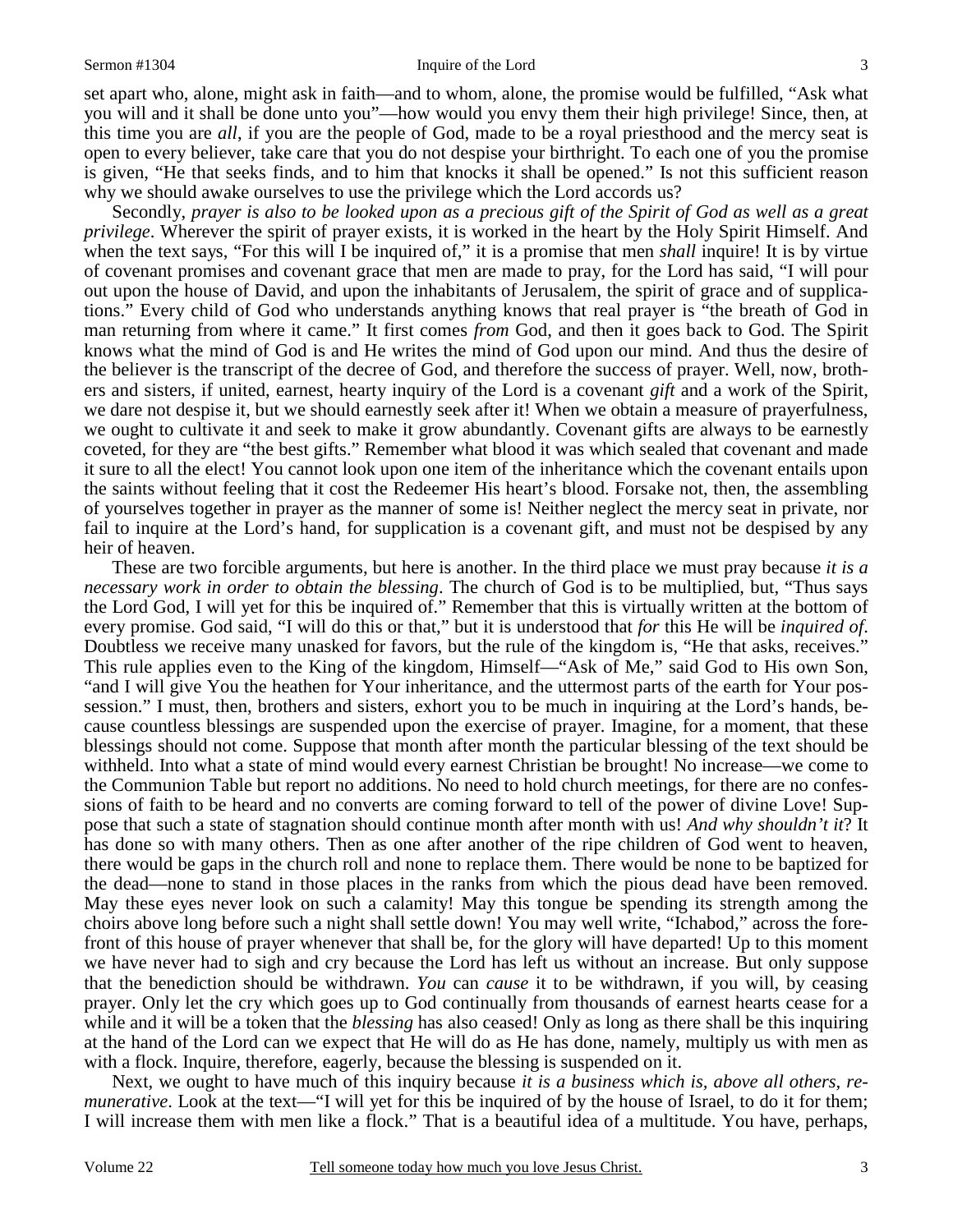seen an immense flock, a teeming concourse of congregated life. Such shall the increase of the church be! But then it is added, to enhance the blessing, "As the holy flock, as the flock of Jerusalem in her solemn feasts." This, to the Jewish mind, conveyed a great idea of numbers! At the three great feasts of Pentecost, the Passover and the Feast of Tabernacles, the Israelites were accustomed to offer sacrifices in vast numbers, and therefore, lambs and sheep were brought into Jerusalem in such enormous numbers that without a book before me, I should not like to mention the figures which have been put down by Josephus and others. We read of Solomon's offering, "an hundred and twenty thousand sheep." And of 17,000 sheep offered in a single day in Hezekiah's time! We may, therefore, imagine what the need was in our Savior's day that there should be a sheep market by the Pool of Bethesda, for there would be need of immense pens for such numerous flocks. Then might the city be described in the language of Isaiah when he said, "All the flocks of Kedar shall be gathered together unto you, the rams of Nebaioth shall minister onto you; they shall come up with acceptance upon My altar." Now, said the Lord, I will not only multiply you as the sheep are multiplied upon Sharon and Carmel, but as the flocks in Jerusalem when they come together from every quarter on solemn feast days, by hundreds and by thousands! You shall ask, "Who are these that fly as a cloud and as the doves to their windows?" The Lord will multiply the people beyond all count! There is this additional beauty about the promise, that the sheep which were brought to Jerusalem on the solemn feasts were not only numerous, but they were the best sheep in the land because no animal could be offered to God which had any blemish. The priests were peculiarly careful to select the lambs for the Passover and the sheep for the sacrifice. And they were always the pick of the flock, the choice sheep of all the flocks of Palestine. What a mercy when the Lord multiplies the church with a holy flock, as the flock of Jerusalem on her solemn feast days! Then, not only were they the choice of the flock, but they were all consecrated to God, for they were brought to Jerusalem, on purpose, to be sacrificed. O happy church which receives a host of self-sacrificing members who do not come to the church in name, only, but to present their bodies a living sacrifice unto God—to place body, soul and spirit at the feet of Jesus, and say, "Yours are we, Son of David, and all that we have."

 See, then, what can be had by inquiring for it! "For *this* will I be inquired of." And what is the, "this," which is spoken of? Why that God will give us a numerous people, a choice people, His own elect and they shall all be consecrated unto Himself! They shall give themselves, first, to the Lord, and afterwards to us by the Word of God. This is to be had by praying for it! Ah, my Lord, how foolish are we not to pray more! Your church has her societies, her agencies and so on, and she has, perhaps, looked to these more than to You. But You are our battle-ax and weapons of war! You can multiply the people and increase the joy! You can fill the quiver of the church with spiritual children and thus make her blessed! To You, only, can we look for this favor! My soul, wait only upon God, for my expectation is from Him. The Lord is a man of war, the Lord is His name! His right hand and His holy arm have gotten Him the victory. Therefore, O house of Israel, inquire at the hands of the Lord and a boundless blessing shall come!

 I don't think I need to say that it is necessary for us to pray, because *the results of prayer, as I have already described them, are such as greatly glorify God*. Kindly read the last sentence of the text. It is important—"And they shall know that I am the Lord." When a church is largely increased with choice persons thoroughly consecrated, then the church knows, anew, that there is a God in Israel! The world, also, opens its eyes with wonder and admits that there is something in prayer, after all! When the kingdom of God is largely increased in answer to prayer, there is a wonderful power abroad to answer the arguments of skeptics and to silence the ribaldry of ungodly tongues. "This is the finger of God," they say. How bitterly they ridiculed Whitefield and Wesley when they first begun to preach the blessed gospel! They were fanatics and enthusiasts, disturbing the peace of the land! They were Jesuits, Jacobites and I do not know what they were *not*—but everything conceivable that is bad! But when the Lord put power into these men, and multiplied their adherents by tens of thousands, then presently the world changed its tune and dreaded and feared those whom they had formerly despised. So it is now! If we do not pray, if we grow cold in heart and the blessing is withdrawn, then the worldly wise begin to say, "It is an old, effete doctrine, proclaimed by the last of the Puritans—it is dying out." But as soon as ever they see God blessing us, the multitudes coming together and the church growing to be a power in the land, they like it none the better, but they are obliged to respect it! Oh, that the Lord would stir you up as a church to pray and do the same with all the churches of the land! This would smite His enemies upon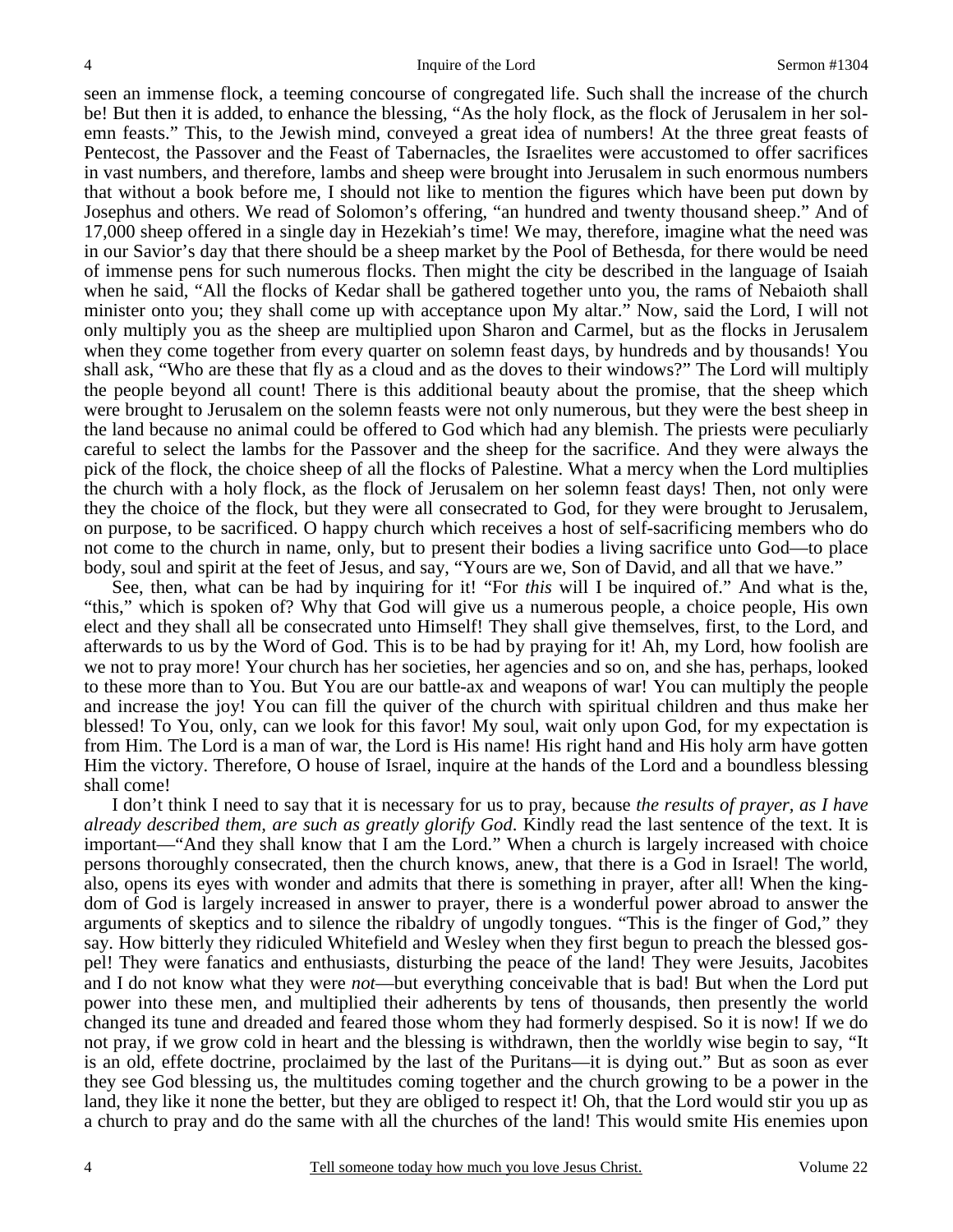**II.** Secondly, let us answer the question—HOW SHOULD THIS DUTY BE PERFORMED? First, it should be *by the entire body of the church*. Let us turn to our Bibles and read the text again—"For this will I be inquired of by"—By the ministers? By the elders? By the little number of good people who always come together to pray? Look! Look carefully! *"By the house of Israel."* That is by the *whole company* of the Lord's people! To obtain a great increase there must be *unanimous* prayer—prayer from the whole house of Israel! Everyone must join without exception. Where two or three are met together there will be an answer of peace. The prayer of one prevails. But if ever the house of Israel, the whole company of the faithful, shall get together in prayer, ah, then we shall see the multiplication of saints as the flock of Jerusalem on her solemn feasts! But it will not be till then. When Israel was defeated at Ai, one of the reasons of their failure was that there was an abominable thing in the tent of Achan. But another cause of defeat was this that they said, "Let not all the people labor there." A part of the people were to go and take Ai, and the rest were to lie at ease. The church of God will always have ill times so long as a few people are left to do what should be done by all the redeemed. The whole house of Israel must besiege Ai, if Ai is to be taken! The whole army of the living God must bend the knees together and plead with God if any great victory is to be achieved.

 Next, the successful way to inquire of the Lord is for the church to *take personal interest in the matter*. "Thus said the Lord God; I will yet for this be inquired of by the house of Israel, to do it *for them*." When the people feel that the conversion of souls is their own personal affair. When the Sunday school teachers feel that the multiplication of the church should be something done by them. And when each Christian laborer feels that he has a personal interest in the saving of souls, then will the Lord's work be done on a great scale! Brothers and sisters, when the case of poor sinners becomes *our* case and our heart cries, "I will break unless those souls are saved," then we are sure to succeed! If the sinner will not repent, let us break *our* hearts about him. Let us go and tell the Lord his sins and mourn over them as if they were our own! If men will not believe, let us, by faith, bring them before God and plead His promise for *them*. If we cannot get them to pray, let us pray *for* them, and intercede on their behalf—and in answer to *our* repentance they shall be made to repent! In answer to *our* faith they shall be led to believe! And in reply to *our* prayers they shall be moved to pray! The Lord says He will do it, but He will have us seek it as a *personal* favor, that thus our souls may be made earnest in His cause.

 The blessing will come, in the third place, to *the prayer of a dependent church*. See how it is put—"I will yet for this be inquired of by the house of Israel, to do it for them." That is to say, they will not dream of being able to do it for themselves, but will apply to God for it. Christian men should never speak of getting up a revival. Where are you going to get it up from? I do not know any place from which you can get it up except a place which it is better to have no connection with. We must bring a revival *down* if it is to be worth having! We must inquire of the Lord to do it for us. Too often the temptation is to inquire for an eminent revivalist, or ask whether a great preacher could not be induced to come. Now, I do not object to inviting soul-winning preachers, or to any other plans of usefulness. But our main business is to inquire of the Lord, for, after all, He, alone, can give the increase! Suppose we collect a crowd of people, what of that? It is a fine thing to put in the papers, but what is the good of it, if it ends there? Suppose we have large services and fierce excitement—and the whole thing ends in a pack of moonshine—where is the glory to God? On the contrary, His name is dishonored and His church is discouraged from making special attempts. But when the holy work *begins in prayer*, *continues* in prayer and *everything* is confessedly dependent upon the *power of God*, then the blessing is, indeed, worth having! Inquire of the Lord to multiply you and you will be multiplied! We must wait upon God, conscious that we can do nothing of ourselves—and we must look to the Holy Spirit as the only power for the conversion of souls. If we pray in this dependent way we shall obtain an overflowing answer.

 Again, the way to obtain the promised blessing is that the prayer must be offered *by an anxious, observant, enterprising church*. The expression used, "I will be inquired of," implies that the people must think and ask questions, must argue and plead with God. It is well to ask Him why He has not given the blessing and to urge strong reasons why He should now do so. We should quote His promises to Him, tell Him of our great need—and then come back, again, to asking, inquiring and pleading our cause.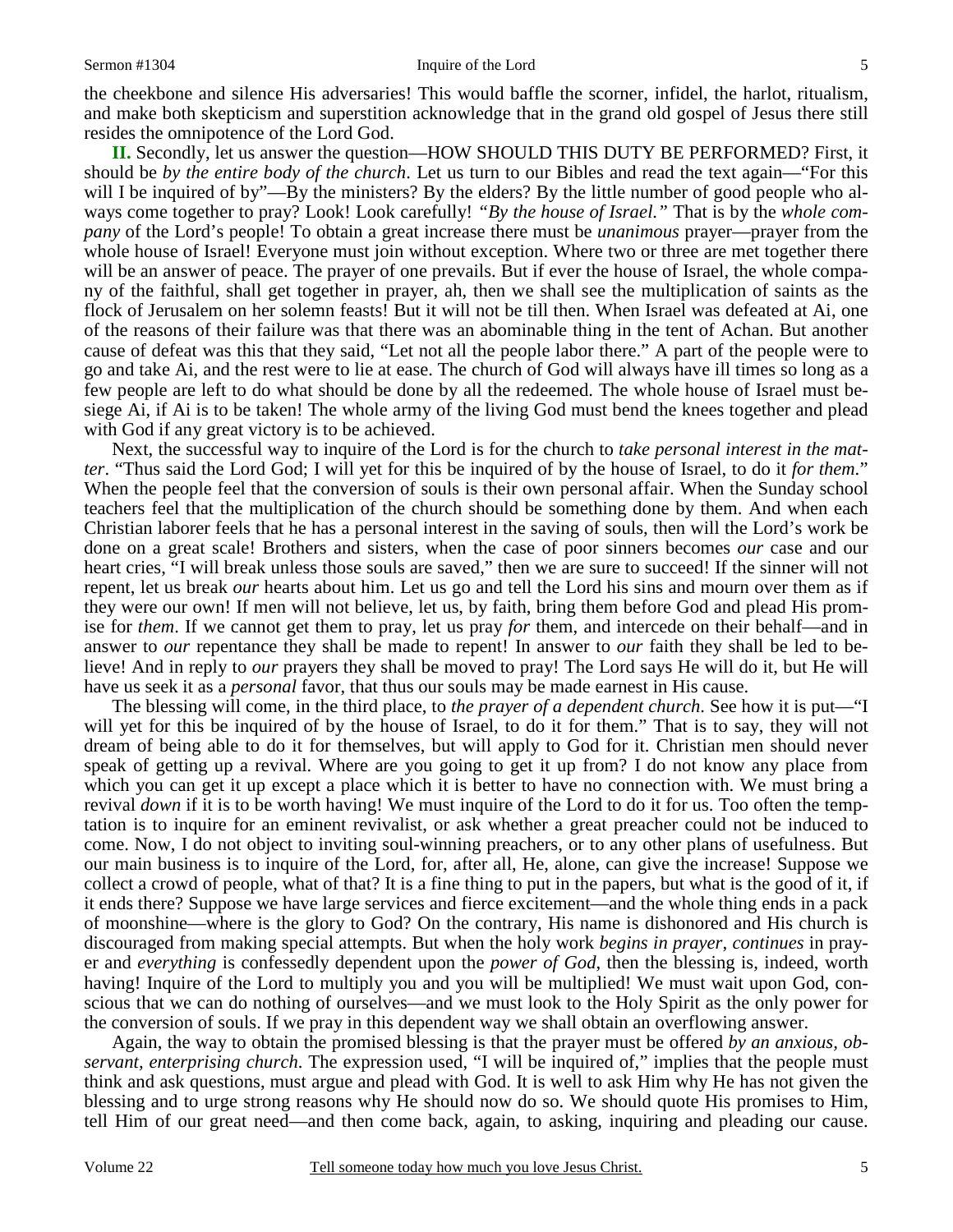Such a pleading church will win a blessing beyond all doubt! It must be a church which remembers the waste places. The text puts it in the promise and it must not be forgotten in the prayer—"The waste cities shall be filled with flocks of men." A church which anxiously remembers the departments of service which are not succeeding; a church which casts a friendly eye over other churches which may be failing, and takes careful notice of those places where the Spirit of God does not seem to be at work—and mentions all those in prayer—is the church to which the promise is made! I pray the Lord to give you, dear brothers and sisters, heartbreak over sinners whose hearts do not break. I pray He will give you painful anxiety for those who are not anxious. In fact, may God make all the members of this church into anxious inquirers. When the saved ones are anxious inquirers, themselves, there will be plenty of anxious inquirers brought from the world! The way to have inquiring sinners is for us to become inquiring saints! When the saints inquire of the Lord, the sinners will ask their way to Zion with their faces turned there! Every prayer meeting ought, as a matter of fact, to be an inquirers' meeting, where true hearts behold the beauty of the Lord and inquire in His temple.

 If we are to obtain the blessing in answer to prayer, *that prayer must be offered by a believing church*. Oh that we did believe God's promise! The Lord says, "I will be inquired of, to do it for them." But unbelieving inquiries are only a mockery of God! How few really believe in prayer! I was reading, the other day, that the Chinese converts of the Inland Mission have shown a feature of piety which is not very common. When they learned that God would hear prayer, they wanted to be always praying, because, they said, "If it is so, that the great God hears prayer, let us ask for a great deal." We do not wonder, therefore, that they have received answers so remarkable to their believing prayers that the missionary scarcely cares to narrate them, lest to unbelievers they should seem to be as idle tales! Indeed, his fears are not at all unreasonable, for in other cases the written lives of praying men have been wretchedly mistrusted. Huntingdon's "Bank of Faith" has been called a bank of nonsense, yet I believe him to have been a thoroughly honest recorder of facts and quite incapable of a lie. When they read the story of Sammy Hick and his turning the wind by prayer, most persons are dubious, but why? Bread was needed for a religious meeting, and no flour could be found, for the mill could not go without wind. Hick took his bag of corn to the miller and bade him grind it. "But there is no wind, Sammy," said the miller. "Never mind, there will be if you only put the corn into the hopper." It was put in, the wind ground the wheat and then it ceased. "Ah," people say, "that is a Methodist story." Yes, it is, and there are many others of the same kind! And some of us have had them happen to ourselves. Answers to prayer do not, now, appear to us to be contrary to the laws of nature—it seems to us to be the greatest of all the laws of nature that the Lord must keep His promises and hear His people's prayers! Gravitation and other laws may be suspended, but this cannot be! "Oh," says one, "I cannot believe that." No, and so your prayers are not heard! You must have faith, for if faith is absent, you lack the very backbone and soul of prayer. Oh, for mighty faith! If we once behold a church filled with real active faith, exercised in believing prayer to the living God, the God of Israel, we shall see the churches multiplied with men as with a flock!

**III.** We are now to seek comfort for you who do not come to Prayer Meetings, or otherwise wrestle in prayer. ON WHAT GROUND CAN ANYBODY BE EXCUSED FROM THE DUTY OF PRAYER? Answer—on no ground whatever! You cannot be excused on the ground of *common humanity* for if it is so that God will save sinners in answer to prayer, and I do not pray, what am I? Souls dying, perishing, sinking to hell while the ordained machinery for salvation is prayer and the preaching of the Word—and if I don't pray, what am I? Surely the milk of human kindness has been drained from my breast and I have ceased to be human! And if so, it is idle to talk of communion with the divine. He who has no pity on a wounded man, and would not seek to relieve the hunger of one expiring of need is a monster! He who has no pity on souls who are sinking into everlasting fire, what is he? Let him answer for himself.

 Next, can any excuse be found in *Christianity* for neglect of prayer? I answer, there is none to be found in Christianity anymore than in humanity, for if Christ has saved us, He has given us His Spirit— "If any man has not the Spirit of Christ, he is none of His." And who has the Spirit of Christ? Is it he who looked upon Jerusalem, and said, "I believe that the city is given up, predestinated to be destroyed," and then coolly went on his way? No, not he! He believed in predestination, but that truth of God never chilled his heart. He wept over Jerusalem, and said, "O Jerusalem, Jerusalem, how often would I have gathered your children together as a hen gathers her chickens under her wings, and you would not."—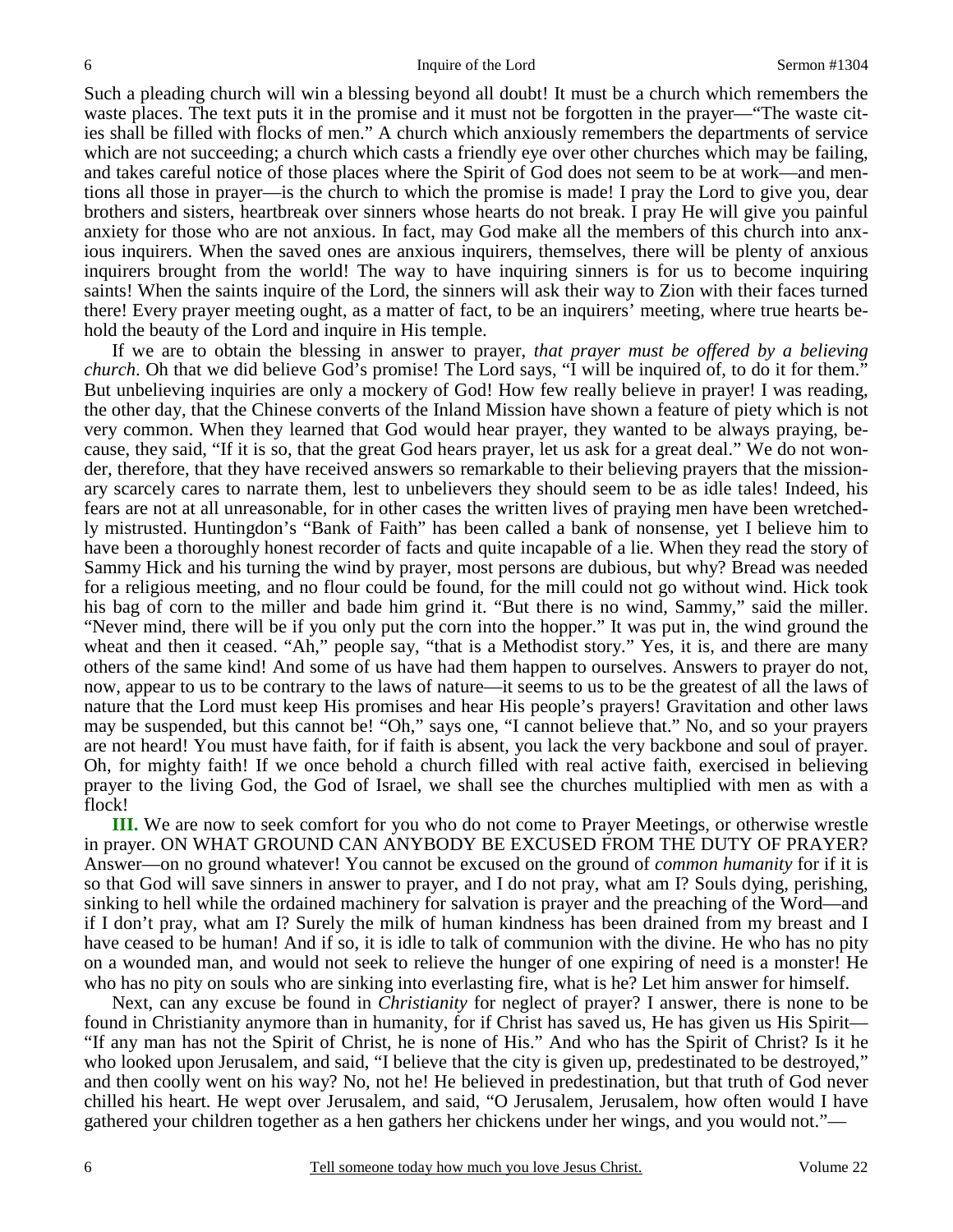#### *"Did Christ over sinners weep, And shall our cheeks be dry?"*

Shall there be no prayer in our hearts when God has appointed prayer to be the channel of blessing to sinners as well as to ourselves? Then how can we say that we are Christians? In God's name, how can we make a profession of Christianity if our hearts do not ascend in mighty prayer to God for a blessing on the sons of men?

 But perhaps an excuse is found in the fact that the Christian does not feel that his prayer is of very much consequence, for his *heart is in a barren state*. Ah, well, this is no excuse, but an aggravation of the sin! My dear brothers and sisters, if you feel you cannot pray, you ought to pray twice as much as anybody else! Whenever your mind falls into a condition in which it is indisposed for prayer, that condition should serve as a danger signal—something is very much amiss! At such a time there should be a double calling upon God that the Spirit of prayer may be vouchsafed.

 I do charge you, professing Christians, not to restrain prayer to God for a blessing, for, if you do, you hurt all the rest of the brethren! Get a bit of dead bone into your body and it harms, first, the member in which it is placed and subsequently the whole body. From head to foot the whole system is worse off because of the fragment of dead matter which is present in the body. So if there is a prayerless professor among us, he is an injury to the entire company! Some of you are the baggage of the army and hinder its marches and its fighting! We have a great army here and if you were all able-bodied men and would march on to the fight, we would see great victories! But we have to carry our diseased ones in ambulances and half the time of the pastor and church officers has to be taken up in looking after the inefficient soldiers who are fit only for the hospital "Who do you mean?" asks one. You, my friend—very likely you! Your own conscience shall decide to whom it refers!

 Now, surely we ought to be much in prayer, because, after all, we owe a great deal to prayer. Those who were in Christ before me, prayed for me; should I not pray for others? By a mother's prayers, some of you, when you were girls, were brought to Christ. Will you not pay back the debt to your mother by praying for your own children? By a father's prayers, young man, you were brought to the Savior's feet—now pray for those who are younger than yourself—that they may be brought to Jesus, too. The treasury of the church's prayers has been expended upon us in bringing us to Christ's feet. Let us now contribute to the common stock, casting in our prayers for the conversion of others! Common gratitude demands that we attend to this.

 I am afraid I shall also have to plead that I must suspect your soundness in the faith, brothers and sisters, if you do not join in prayer. I know some, who, if they are anything at all, they are sound in the faith. This is their beginning and their ending. I used to know, years ago, a few people who were sound all over and never cared whether souls were saved or not because they were so sound! That kind of soundness is empty, from which may the Lord deliver us! Correct opinions are a poor apology for heartlessness towards our fellow men. If we are orthodox, we believe that regeneration is the work of the Spirit of God. Then, dear friends, the natural inference is that those of us who are regenerated should pray the Holy Spirit to regenerate others! If it is entirely His work and we cannot depend upon the preacher at all, we must invoke the divine power! If you do not thus call in divine energy, where is your soundness? I am sure that you desire to see souls saved, but if it is the Spirit's work, and you do not pray the Spirit to do that work, surely you do not believe your own doctrine! By your soundness in the faith, therefore, I would plead with you that you increase your earnestness in prayer.

 You may say, "Well, I think I may be excused," but I must reply you cannot! *"I am very* sick," says one. Ah, then you can lie in bed and pray! None of us can fully estimate the blessings which have come down on this Tabernacle in answer to the pleas of our friends who are constant invalids. I believe the Lord sets apart a certain section of the church to keep up prayer through the night watches—and when you and I who are healthy are sound asleep, the watchers do not slumber, or keep silent—but either in praise or prayer they make the hours holy with their devout exercises. I consider that I sustain great losses when dear Christian men and women, who have for years sustained me by their prayers are taken home to glory. Who will fill the gaps?

 "*I am so poor*," says one. Well, you are not called upon to pay a shilling every time you pray to God! It does not matter how poor you are—your prayers are just as acceptable! Only remember, if you are so poor, you ought to pray all the more, because you cannot give your offering in the shape of gold. I